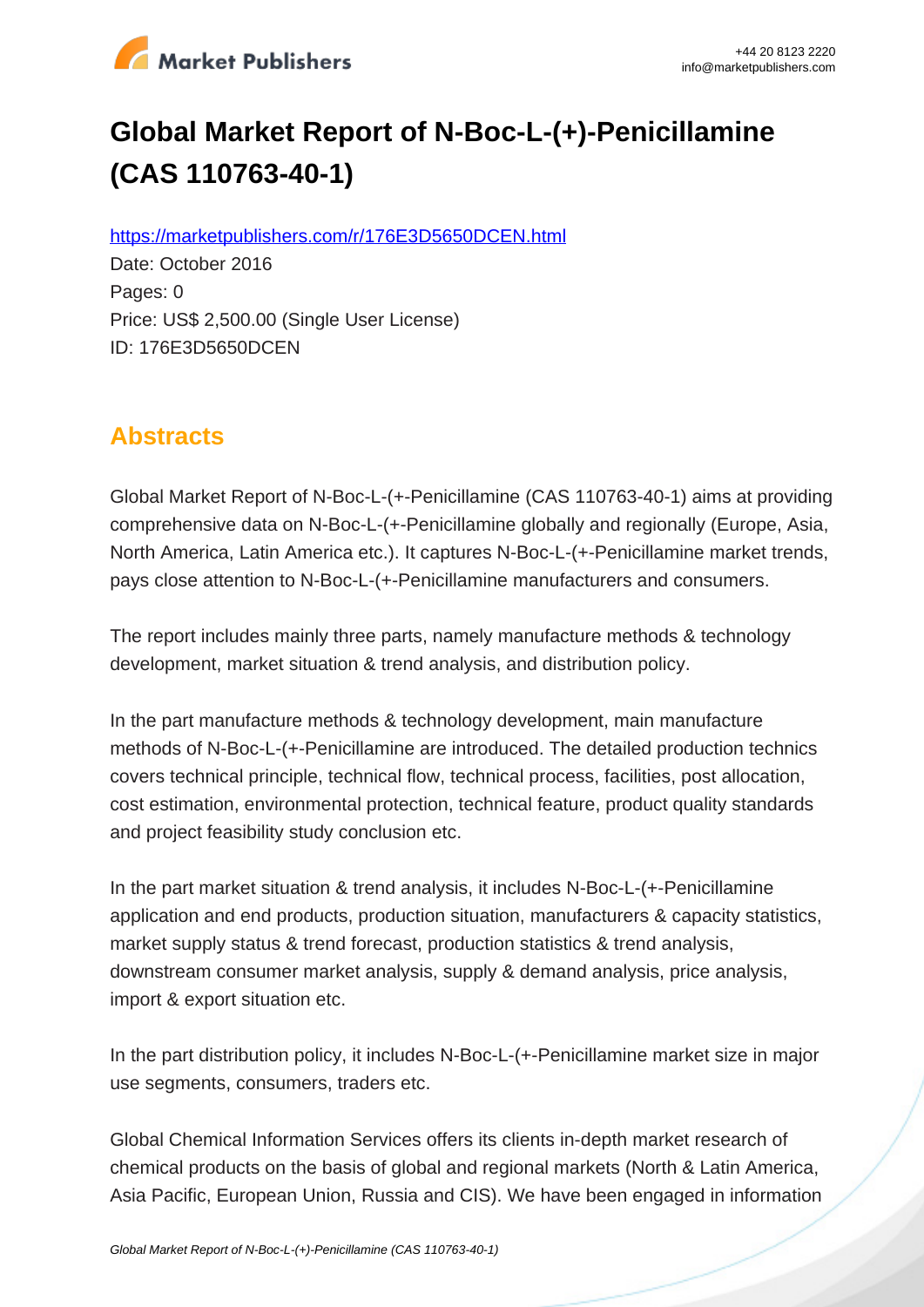

industry since 2005, and our reports ever serve many international chemistry companies. We are the biggest chemistry information system in China. More than 150,000 kinds of chemical products are in our database.

Our services include:

Global Market Report China Market Report Price analysis Import & Export Data Products Catalog Suppliers List Specific Research Trade Leads

Please note that the report is a half ready one and it takes 5 business days to update and dispatch the publication; the report's ToC, Lists of tables and figures are subjects to changes upon report completion.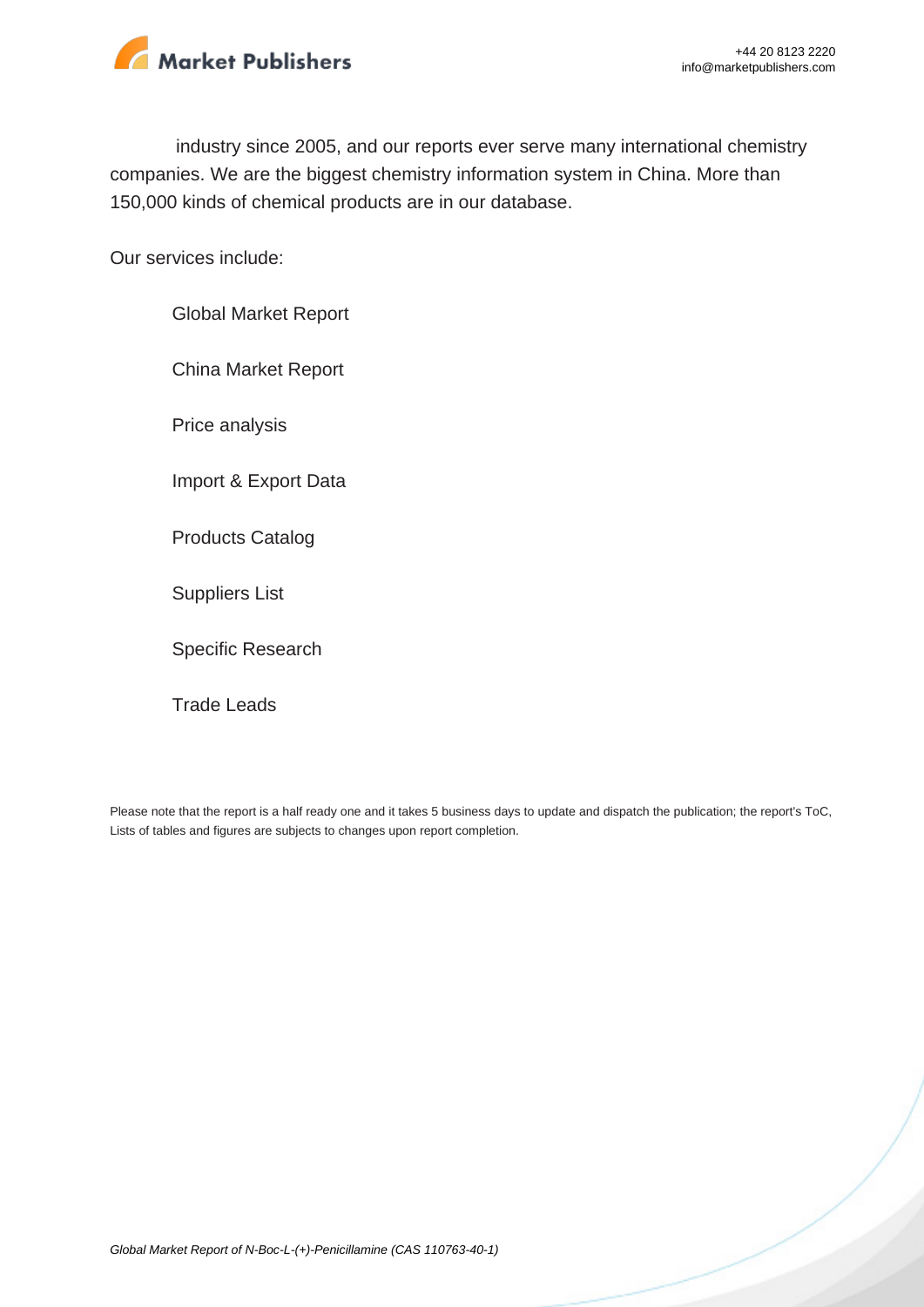

# **Contents**

#### **PART 1: INTRODUCTION OF N-BOC-L-(+-PENICILLAMINE**

Chapter 1: Brief Introduction of N-Boc-L-(+-Penicillamine

Chapter 2: Product Identification

Chapter 3: Physical Properties

Chapter 4: Quality Specifications

### **PART 2: MANUFACTURE METHODS AND TECHNOLOGY DEVELOPMENT OF N-BOC-L-(+-PENICILLAMINE**

Chapter 1: Introduction of Main Manufacture Methods

- 1. Introduction of main manufacture methods
- 2. Production technics and equipment
- 1) Technical principle
- 2) Technical flow
- 3) Technical process
- 4) Facilities
- 5) Post allocation
- 6) Cost estimation
- 7) Environmental protection
- 8) Technical feature
- 9) Product quality standards
- 10) Project feasibility study conclusion

Chapter 2: Introduction of Patent Manufacture Methods

Chapter 3: New Progress on the Manufacture Technology

#### **PART 3: APPLICATION OF N-BOC-L-(+-PENICILLAMINE**

Chapter 1: Application Review

Chapter 2: End Products(Downstream Products) of N-Boc-L-(+-Penicillamine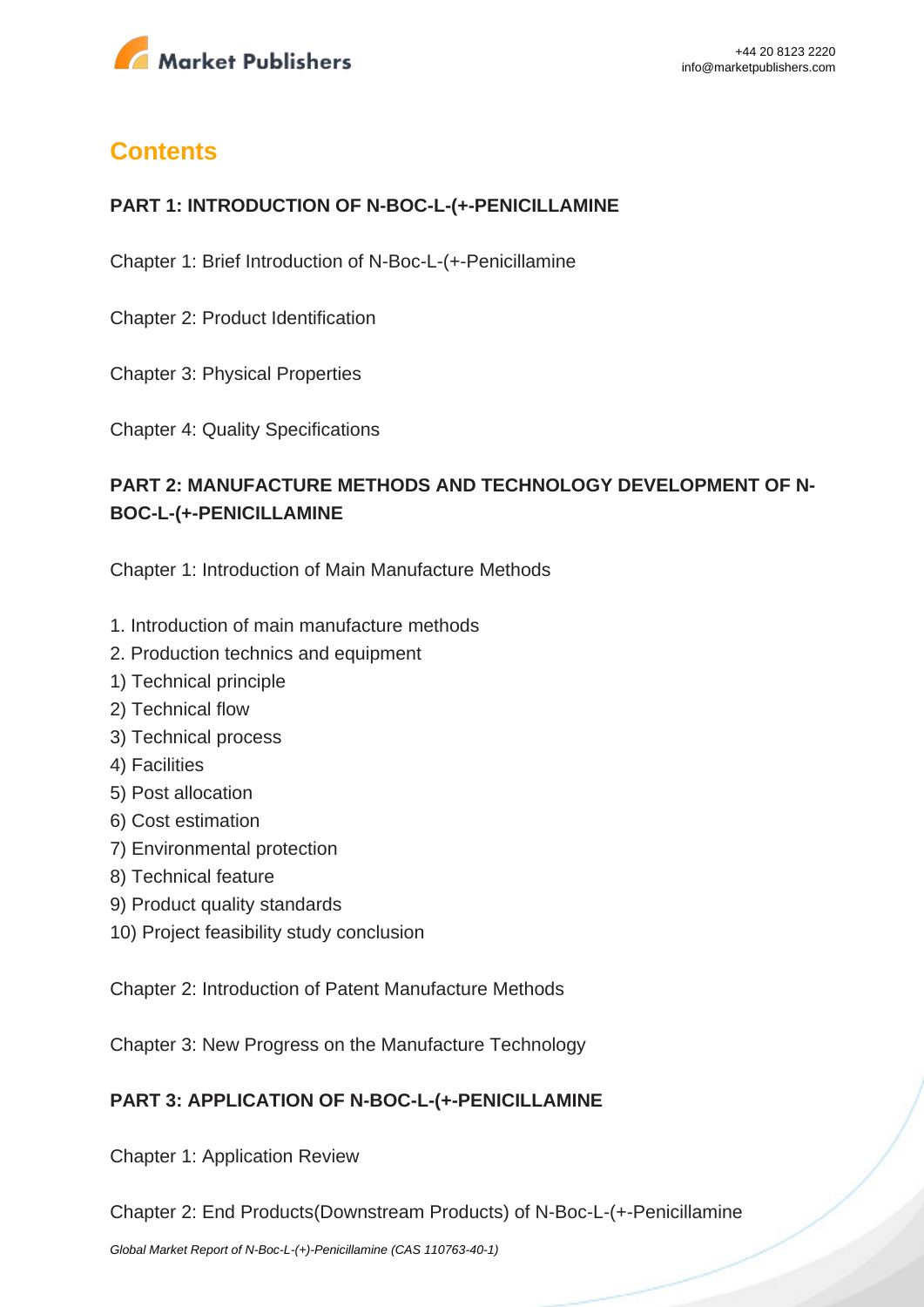

Chapter 3: New Applications of N-Boc-L-(+-Penicillamine

#### **PART 4: PRODUCTION SITUATION OF N-BOC-L-(+-PENICILLAMINE**

Chapter 1: Current Production Situation

- 1.1 Europe
- $1.2$  Asia
- 1.3 North America
- 1. Global production situation
- 2. China production situation

Chapter 2: Manufacturers in China

- 1. Manufacturers and scale statistics of China in 2016
- 2. Introduction of major manufacturers of China
- 3. Description of the proposed construction projects
- 4. Capacity trend analysis in next five years in China

Chapter 3: Manufacturers Outside of China

- 1. Manufacturers and scale statistics outside of China in 2016
- 2. Introduction of major manufacturers outside of China
- 3. Capacity trend analysis in next five years outside of China

Chapter 4: Production Trend Analysis

- 1. Global production statistics from 2009 to 2015
- 2. Prediction of global production trends from 2016 to 2020
- 3. Chinese production statistics from 2009 to 2015
- 4. Prediction of Chinese production trends from 2016 to 2020

#### **PART 5: MARKET SITUATION OF N-BOC-L-(+-PENICILLAMINE**

Chapter 1: Market Supply Status and Trend Forecast

1. Global market supply analysis from 2009 to 2015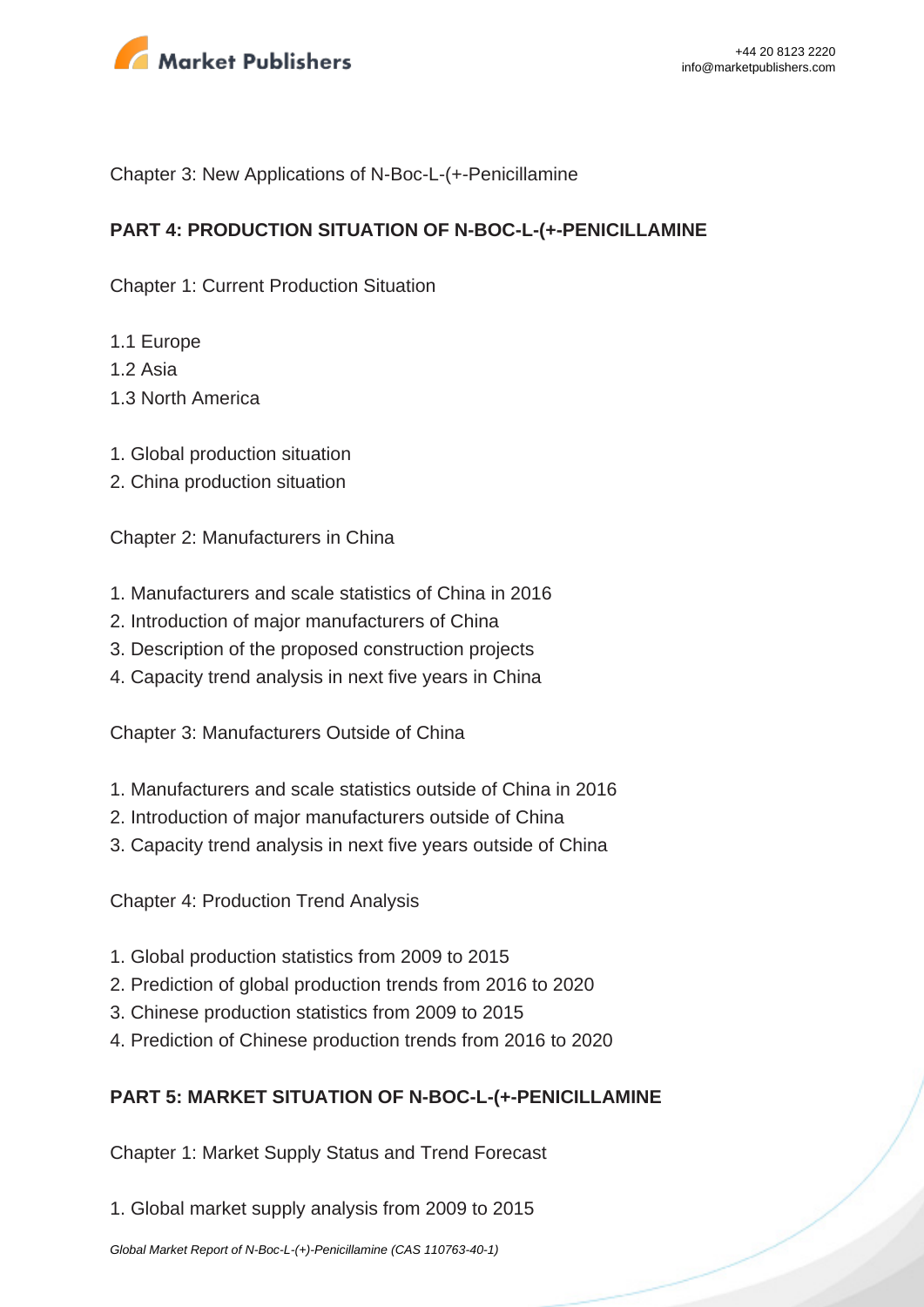

- 2. Global market supply trend forecast from 2016 to 2020
- 3. China market supply analysis from 2009 to 2015
- 4. China market supply trend forecast from 2016 to 2020

Chapter 2: Downstream Consumer Market Analysis

- 1. Downstream consumer market share and development speed analysis
- 2. Downstream consumer market forecast from 2016 to 2020

Chapter 3: Supply and Demand Analysis and Forecast

Chapter 4: Price Analysis

Chapter 5: Import & Export Situation

#### **PART 6: DISTRIBUTION POLICY OF N-BOC-L-(+-PENICILLAMINE**

Chapter 1: Market Size in Major Use Segments

Chapter 2: Major End Users

Chapter 3: Potential Users

#### **PART 7: REFERENCE**

#### **APPENDIX I: INTRODUCTION OF GCIS**

#### **APPENDIX II: CONTACT INFORMATION**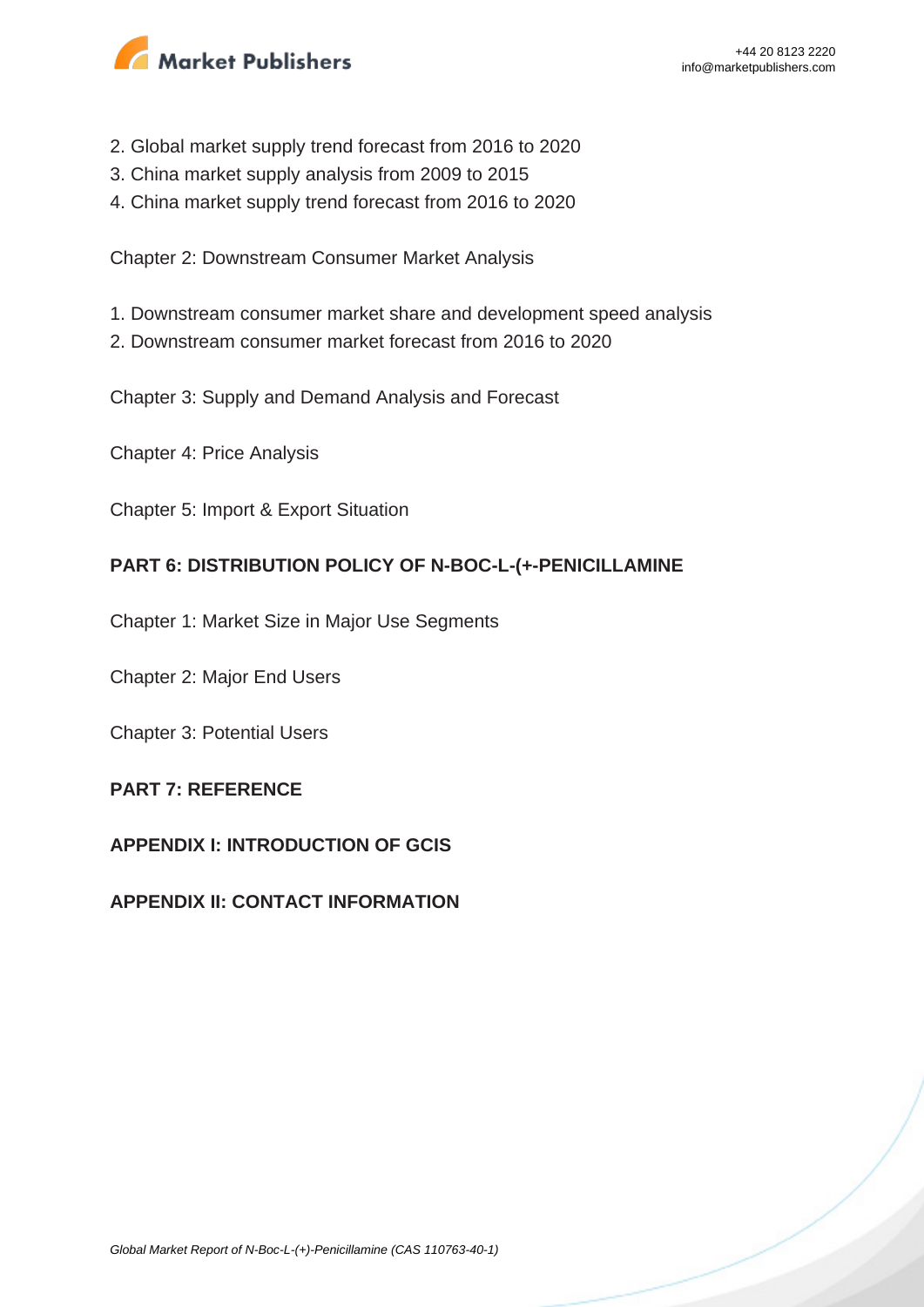

## **Tables & Figures**

#### **TABLES AND FIGURES**

- Table 1: N-Boc-L-(+-Penicillamine description
- Table 2: Physical properties of N-Boc-L-(+-Penicillamine
- Table 3: Quality specifications of N-Boc-L-(+-Penicillamine
- Table 4: Main Facilities for the production of N-Boc-L-(+-Penicillamine
- Table 5: Cost evaluation for the production of N-Boc-L-(+-Penicillamine
- Table 6: Post allocation for the production of N-Boc-L-(+-Penicillamine
- Table 7: Specifications of N-Boc-L-(+-Penicillamine
- Table 8: Global capacity distribution
- Table 9: China capacity distribution
- Table 10: Manufacturers and capacities of N-Boc-L-(+-Penicillamine in China in 2016
- Table 11: Proposed construction projects in China
- Table 12: Manufacturers and capacities of N-Boc-L-(+-Penicillamine outside of China in 2016
- Table 13: Global production statistics from 2009 to 2015
- Table 14: Chinese production statistics from 2009 to 2015
- Table 15: The demand forecast on downstream consumer markets from 2016 to 2020

Table 16: The supply and demand forecast on N-Boc-L-(+-Penicillamine from 2016 to 2020

Table 17:The average price of N-Boc-L-(+-Penicillamine from 2009 to 2015

- Table 18: The price of N-Boc-L-(+-Penicillamine in 2016
- Table 19: Market size in major use segments
- Table 20: Major end users of N-Boc-L-(+-Penicillamine
- Table 21: Potential users of N-Boc-L-(+-Penicillamine
- Table 22: The main trading companies of N-Boc-L-(+-Penicillamine
- Figure 1: Chemical structure of N-Boc-L-(+-Penicillamine
- Figure 2: Flow chart for the production of N-Boc-L-(+-Penicillamine
- Figure 3: Global production trend forecast from 2016 to 2020
- Figure 4: Chinese production trend forecast from 2016 to 2020
- Figure 5: Price trend of N-Boc-L-(+-Penicillamine from 2009 to 2020
- Figure 6: Global market share of N-Boc-L-(+-Penicillamine by regions